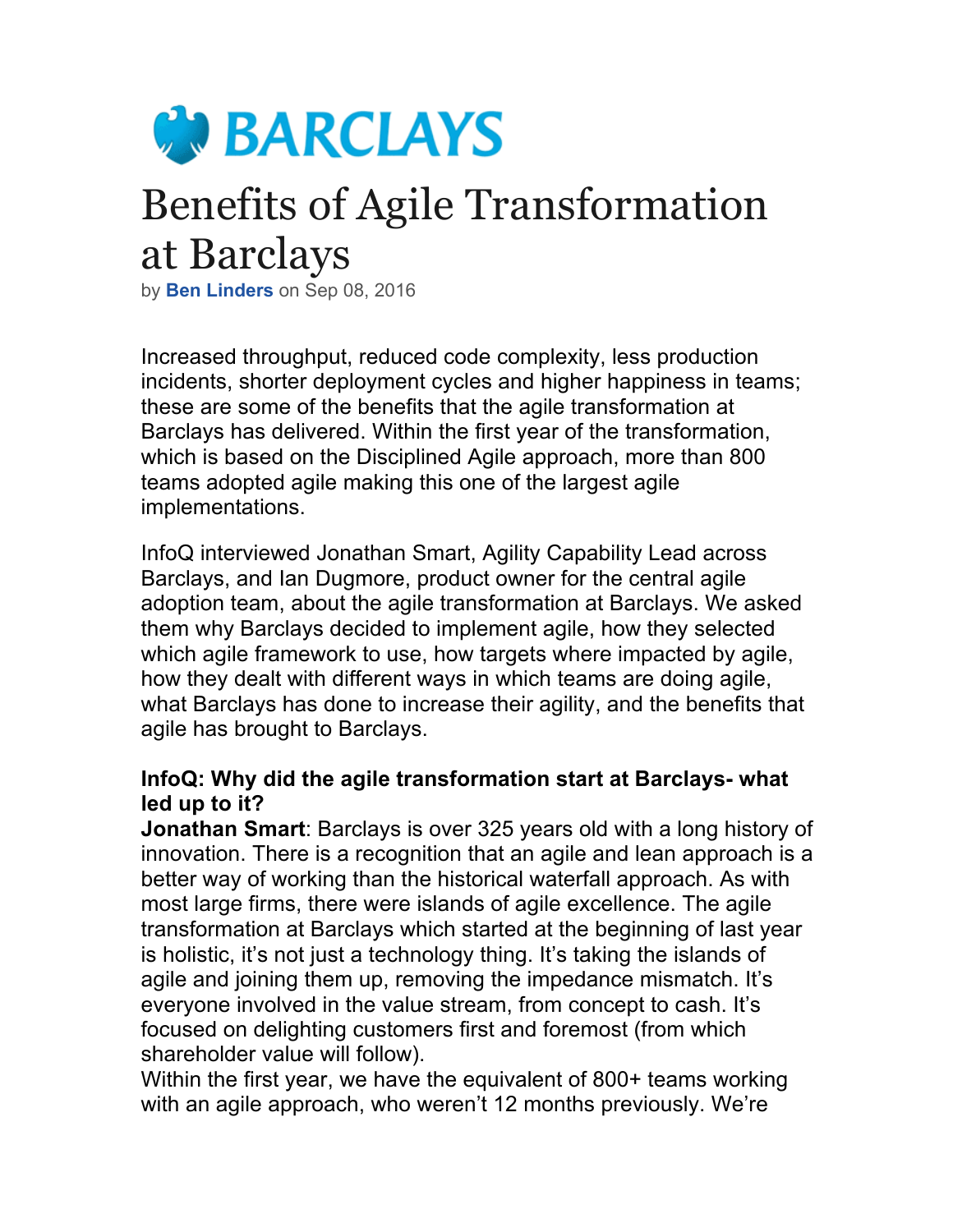pleased with the scale and pace of adoption and at the same time we are well aware that this is just the beginning, that lasting culture change takes years.

### **InfoQ: You considered several agile scaling frameworks. Which one did you select, and why?**

**Smart**: We looked at Disciplined Agile, SAFe and LeSS. Scaling across a large enterprise is not scaling more of the same. It is not a cookie-cutter pattern. Scaling across a large heterogeneous enterprise is about breadth, diversity and complexity. We have 130,000 employees, thousands of internal teams and many different business lines. For us, our approach is based on Disciplined Agile (DA) as it is not one-size-fits-all, it is a goal-based, risk & value focused framework and is enterprise aware. It allows practices to vary as the context differs, with recommendations. In a large organisation, in the real world, there are many different combinations of product:team cardinality, teams who are iteration based or flow based, variations in team Shu Ha Ri level and so on, which DA supports. The Barclays Agile Change Lifecycle, our Roles (for example, AO role) and our approaches are based on DA. The thought leadership from Scott and Mark provides a frame of reference and guidance for the organisation.

SAFe and LeSS are patterns that suit certain contexts and there is a lot to learn from both. Under the umbrella of DA, teams are welcome to adopt a SAFe pattern or a LeSS pattern, if that suits their context. In my opinion I would not apply either as a blanket across a large enterprise, as they don't or are not intended to cater to the broad diversity of a large organisation. We like the enterprise awareness of DA and the not-one-size-fits-all approach. Teams are empowered to experiment, learn and adopt the practices that work best for their unique context, within our agile control framework which we need in a heavily regulated industry.

# **InfoQ: With agile, teams become more important. How did this impact targets that are used to manage results?**

**Ian Dugmore**: For Agile to be adopted in a large part of the organization you need to change both the funding and measurement of results, for change initiatives. Most of the tracking and measurement in traditional waterfall style delivery is driven by the long lead time between project initiation and delivery. Changing to an iterative delivery methodology where success is primarily measured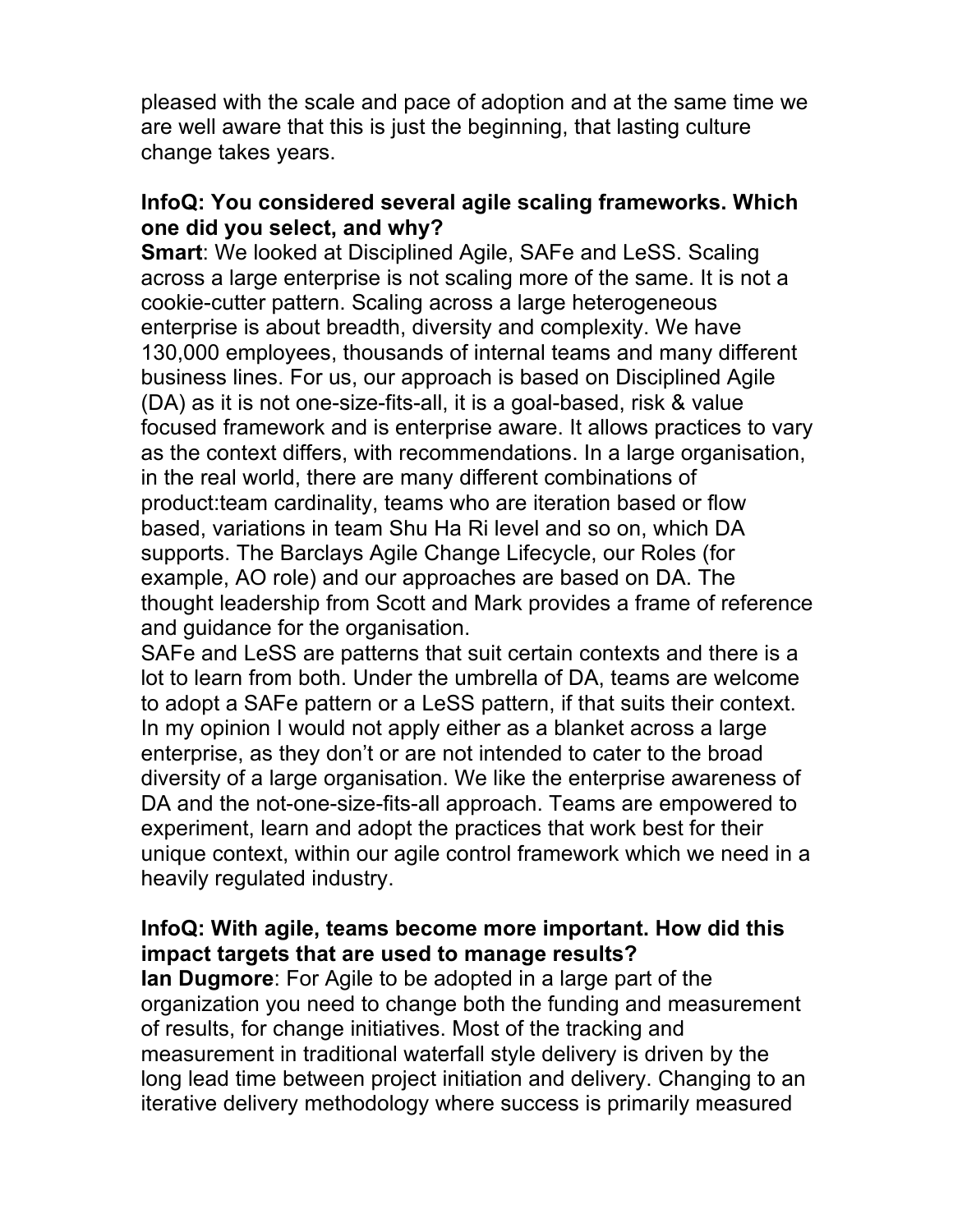by the delivery of a working product with tangible results negates this.

## **InfoQ: Can you share some of your learnings from using targets when you transitioned to agile?**

**Dugmore**: For adoption itself, the vital thing here is maintaining the separation between management targets and team measures. It is vital to have targets to help senior leaders understand the vision for agile adoption in the organization. There are very different things that need to be done if you are targeting 90% of teams using agile practices from 10% of teams doing so. Teams need to be trusted to measure themselves and for these measures to be rolled up, where it is applicable to do so. Keeping the two things separated is hard but not impossible.

It is also worth noting that teams who are just beginning their agile journey need some guidance to what practices they should implement first. Experienced agile practitioners understand that the practices you use are dependent on your context; however, for beginners this just leaves them feeling lost and confused. We use a 4 level scale for teams to measure themselves against where level 1 is more prescriptive and practice based, moving towards output/outcome measures as teams move to levels 3 and 4. These levels are a lagging indicator of agility and they aggregate things like reduced lead time, increased quality, automation, technical excellence and team structure. It is important that these are not framed as the reason as to why agile is being adopted. The reason why is separate, the levels are waypoints on the agility journey, useful for planning ahead (e.g. for test automation, continuous integration, limiting WIP, ways of working, and so on). The most important measures are the context-specific business outcomes, which are aligned to agile business cases.

#### **InfoQ: Within a larger organization there often are different ways and levels of doing agile. How do you deal with this?**

**Smart**: As previously mentioned, we use Disciplined Agile as the guiderails which are not one size fits all. Based on DA we have defined an Agile Change Lifecycle which works with either an iteration or flow based approach to work. As mentioned above, we've also defined Agility Levels 1 to 4, where 1 is beginner and 4 is expert which apply at the team or product level. The agility levels are an aggregate lagging indicator. They cover a range of topics, such as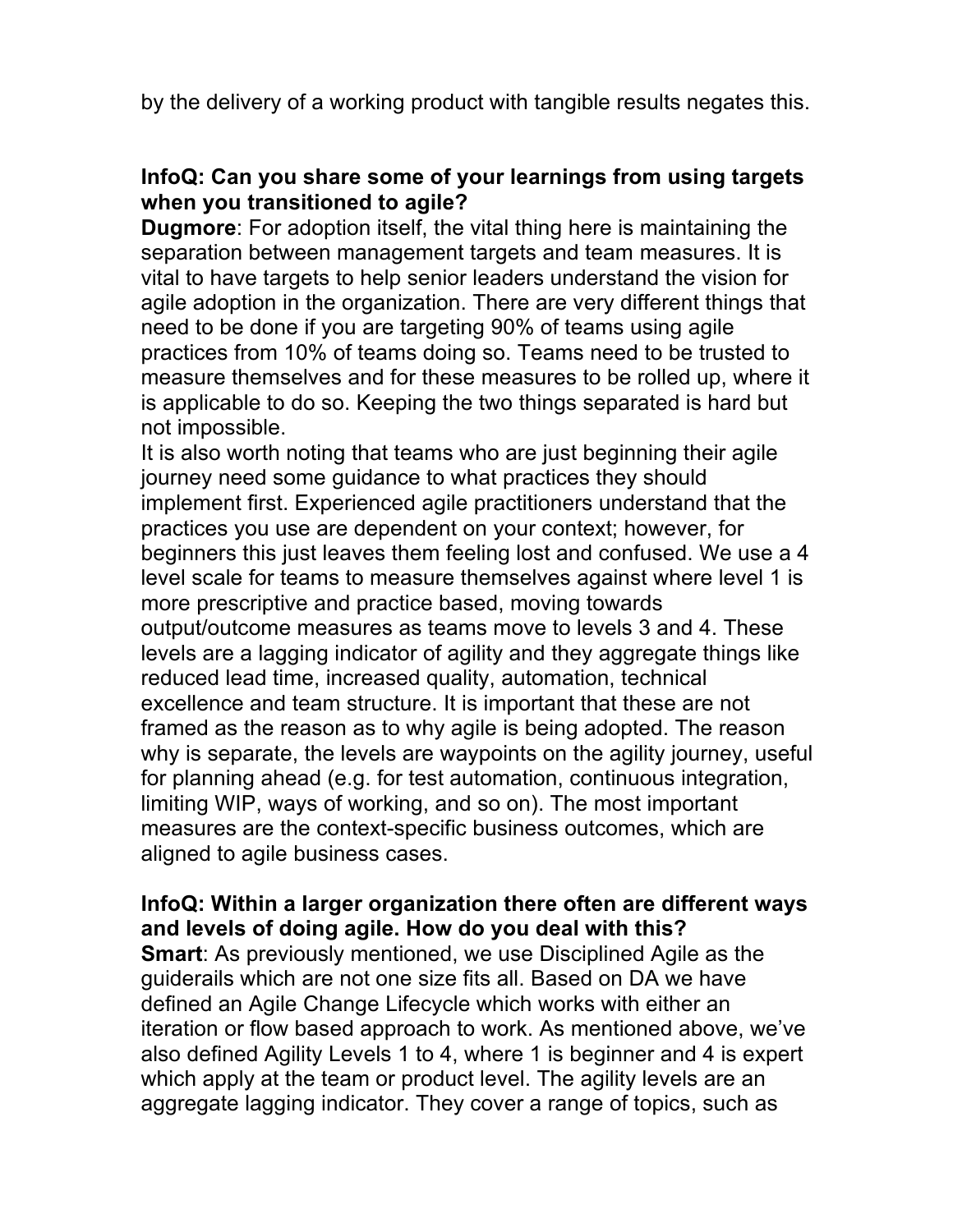concept to cash, quality, team structure, technical excellence practices, continuous delivery, and so on. This allows us to understand which teams are beginning their agility journey and which teams are exhibiting agility without thinking about it and are able to coach others. We can also compare metrics such as lead time, quality, engagement with teams agility levels and sure enough the data is positively correlated. In addition, via a self-assessment questionnaire, the agility levels help to provide an idea to teams of what good looks like, what they should focus on next. In a heavily regulated industry, it is very important that it's agile with control. We've done a lot of work in this space, moving the control conversations to be early and often, not at the end as is often the case with a waterfall approach.

It is also important that we are taking a holistic agile approach, not islands of agile, aiming for the whole value stream to support business agility.

#### **InfoQ: Can you give examples of things that Barclays has done to increase agility?**

**Smart**: We have a range of enabler themes in progress. For example, we've changed the workspace in a number of locations, making the physical environment more collaborative and conducive to teams working together. We've provided extensive training and support including agile coaching. We're also taking a holistic approach and are doing a lot of work to lean the end-to-end value stream, including business, technology, operations and all supporting functions.

# **InfoQ: What are the benefits that agile had brought to Barclays?**

**Smart**: From a sample set of data, we've seen a 300% increase in throughput (average stories done per month per app). This is a combination of more work getting finished and more smaller stories, both of which are desirable. From mining static code analysis data we've seen code complexity drop by 50% on average across 80+ applications and test code coverage increase by 50%. This is evident in the production incident data where we can see a positive correlation with those areas who deploy all their applications with a cadence of at least every 0-4 weeks having the lowest level of production incidents on average per app.

More than half of all strategic applications now deploy business value to production at least every 0-4 weeks consistently for the past 6